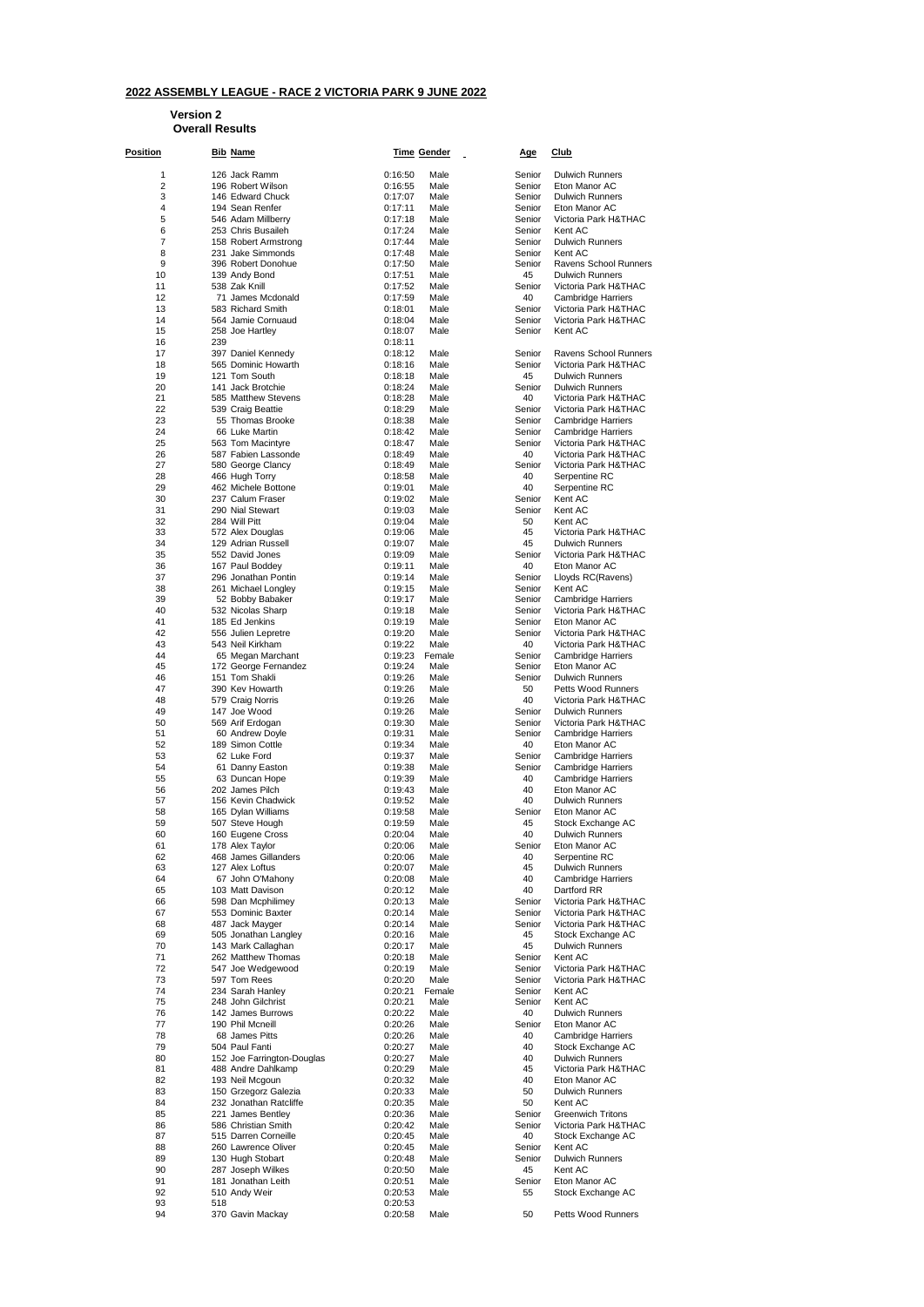| 95  |     | 393 Harry Fage            | 0:21:01 | Male   | Under <sub>20</sub> | Ravens School Runners     |
|-----|-----|---------------------------|---------|--------|---------------------|---------------------------|
| 96  |     | 236 Roger Beardsworth     | 0:21:01 | Male   | 60                  | Kent AC                   |
| 97  |     | 548 Kevin Long            | 0:21:01 | Male   | 40                  | Victoria Park H&THAC      |
| 98  |     | 69 Christian Poulton      | 0:21:04 | Male   | 55                  | <b>Cambridge Harriers</b> |
|     |     |                           | 0:21:04 |        | Senior              |                           |
| 99  |     | 514 Rob Buchanan          |         | Male   |                     | Stock Exchange AC         |
| 100 |     | 356 Daniel Selman         | 0:21:05 | Male   | 50                  | Petts Wood Runners        |
| 101 |     | 395 Silky Ng              | 0:21:06 | Male   | Senior              | Ravens School Runners     |
| 102 |     | 235 Claire Oxlade         | 0:21:15 | Female | Senior              | Kent AC                   |
| 103 |     | 544 Mandy Dohren          | 0:21:22 | Female | 40                  | Victoria Park H&THAC      |
| 104 |     | 177 Jennifer Heymann      | 0:21:24 | Female | 40                  | Eton Manor AC             |
| 105 |     | 125 Des Crinion           | 0:21:26 | Male   | Senior              | <b>Dulwich Runners</b>    |
| 106 |     | 362 Matthew Pond          | 0:21:26 | Male   | Senior              | Petts Wood Runners        |
| 107 | 461 |                           | 0:21:27 |        |                     |                           |
|     |     |                           |         |        |                     |                           |
| 108 |     | 489 Matt Ogg              | 0:21:27 | Male   | Senior              | Victoria Park H&THAC      |
| 109 |     | 581 Neil Cook             | 0:21:29 | Male   | 40                  | Victoria Park H&THAC      |
| 110 |     | 550 Lily Zechmann         | 0:21:30 | Female | Senior              | Victoria Park H&THAC      |
| 111 |     | 511 Keith Newton          | 0:21:30 | Male   | 55                  | Stock Exchange AC         |
| 112 |     | 590 Ellie Freeden         | 0:21:33 | Female | Senior              | Victoria Park H&THAC      |
| 113 |     | 174 Toni Pang             | 0:21:36 | Male   | 50                  | Eton Manor AC             |
| 114 |     | 252 Julian Gevers         | 0:21:37 | Male   | 50                  | Kent AC                   |
| 115 |     | 512 Ahmed Hassan          | 0:21:39 | Male   | Senior              | Stock Exchange AC         |
|     |     |                           |         |        |                     |                           |
| 116 |     | 259 Teresa Murphy         | 0:21:41 | Female | 45                  | Kent AC                   |
| 117 |     | 555 Fabrizio Acquista     | 0:21:42 | Male   | Senior              | Victoria Park H&THAC      |
| 118 |     | 198 James O'Sullivan      | 0:21:42 | Male   | Senior              | Eton Manor AC             |
| 119 |     | 257 Joshua Lennard-Jones  | 0:21:44 | Male   | Senior              | Kent AC                   |
| 120 |     | 133 Andrea Ceccolini      | 0:21:45 | Male   | 50                  | <b>Dulwich Runners</b>    |
| 121 |     | 333 Martin Daoud          | 0:21:47 | Male   | 55                  | London Underground        |
| 122 |     | 465 Jonathan Moscrop      | 0:21:48 | Male   | 45                  | Serpentine RC             |
| 123 |     | 363 Stephen Pond          | 0:21:52 | Male   | 50                  | Petts Wood Runners        |
| 124 |     | 256 Timo Ssali            | 0:21:53 | Male   | Senior              | Kent AC                   |
|     |     |                           |         |        |                     |                           |
| 125 |     | 144 Jonathan Whittaker    | 0:21:55 | Male   | 40                  | <b>Dulwich Runners</b>    |
| 126 |     | 187 David Cato            | 0:21:57 | Male   | 40                  | Eton Manor AC             |
| 127 |     | 295 David Butler          | 0:21:59 | Male   | 65                  | Lloyds RC(Ravens)         |
| 128 |     | 64 Christine Lutsch       | 0:22:00 | Female | 40                  | <b>Cambridge Harriers</b> |
| 129 |     | 199 Jess Verrall          | 0:22:02 | Female | Senior              | Eton Manor AC             |
| 130 |     | 186 Tom Ward              | 0:22:03 | Male   | 40                  | Eton Manor AC             |
|     |     |                           |         |        |                     |                           |
| 131 |     | 263 Simon Allen           | 0:22:04 | Male   | 45                  | Kent AC                   |
| 132 |     | 535 Simeon Bennett        | 0:22:08 | Male   | 40                  | Victoria Park H&THAC      |
| 133 |     | 164 Rob Sommerville       | 0:22:16 | Male   | 50                  | Eton Manor AC             |
| 134 |     | 155 Max Catterall         | 0:22:19 | Male   | Senior              | <b>Dulwich Runners</b>    |
| 135 | 445 |                           | 0:22:26 |        |                     |                           |
| 136 |     | 182 Aaron Johnson-Chapman | 0:22:28 | Male   | Senior              | Eton Manor AC             |
|     |     |                           |         |        |                     |                           |
| 137 |     | 240 Victoria Buck         | 0:22:29 | Female | 45                  | Kent AC                   |
| 138 |     | 561 Sophie Allen          | 0:22:30 | Female | Senior              | Victoria Park H&THAC      |
| 139 |     | 545 Simon Preuveneers     | 0:22:30 | Male   | 45                  | Victoria Park H&THAC      |
| 140 |     | 540 David Warwick         | 0:22:31 | Male   | 45                  | Victoria Park H&THAC      |
| 141 |     | 53 Robert Barns           | 0:22:38 | Male   | Under <sub>20</sub> | <b>Cambridge Harriers</b> |
| 142 |     | 176 John Black            | 0:22:52 | Male   | 65                  | Eton Manor AC             |
|     |     |                           |         |        |                     |                           |
| 143 |     | 184 Peter Stilwell        | 0:22:54 | Male   | Senior              | Eton Manor AC             |
| 144 |     | 255 Genevieve Blanch      | 0:22:57 | Female | Senior              | Kent AC                   |
| 145 |     | 11 Andy Regan             | 0:22:57 | Male   | 50                  | Beckenham RC              |
| 146 |     | 286 Victoria Cartwright   | 0:22:58 | Female | 35                  | Kent AC                   |
| 147 |     | 354 Richard Hassall       | 0:22:59 | Male   | 40                  | Petts Wood Runners        |
| 148 |     | 163 Dave Daugirda         | 0:23:01 | Male   | 60                  | Eton Manor AC             |
| 149 |     | 157 Justin Siderfin       | 0:23:01 | Male   | 45                  | <b>Dulwich Runners</b>    |
|     |     |                           |         |        |                     |                           |
| 150 |     | 13 Aurelia Osborne        | 0:23:06 | Female | 45                  | Beckenham RC              |
| 151 |     | 394 Sam Harvey            | 0:23:09 | Male   | Under <sub>20</sub> | Ravens School Runners     |
| 152 |     | 582 Hazel Norton-Hale     | 0:23:17 | Female | 35                  | Victoria Park H&THAC      |
| 153 |     | 188 Christine Kennedy     | 0:23:18 | Female | 65                  | Eton Manor AC             |
| 154 |     | 594 Katrin Flikschuh      | 0:23:17 | Female | 60                  | Victoria Park H&THAC      |
| 155 |     | 70 Violeta Shestakov      | 0:23:19 | Female | Senior              | <b>Cambridge Harriers</b> |
|     |     |                           |         |        |                     |                           |
| 156 |     | 72 Emma Stormont          | 0:23:20 | Female | Senior              | Cambridge Harriers        |
| 157 |     | 331 Mike Murdoch          | 0:23:21 | Male   | 50                  | London Underground        |
| 158 |     | 551 Davidjohn Simpson     | 0:23:26 | Male   | Senior              | Victoria Park H&THAC      |
| 159 |     | 58 Tom Coghill            | 0:23:27 | Male   | 45                  | <b>Cambridge Harriers</b> |
| 160 |     | 568 Enrique Casarrubios   | 0:23:30 | Male   | 45                  | Victoria Park H&THAC      |
| 161 |     | 200 Lee Milne             | 0:23:31 | Female | 45                  | Eton Manor AC             |
|     |     |                           |         |        |                     |                           |
| 162 |     | 15 Hope Stenning          | 0:23:35 | Female | Senior              | Beckenham RC              |
| 163 |     | 558 Tim Miller            | 0:23:36 | Male   | 45                  | Victoria Park H&THAC      |
| 164 |     | 159 Ed Smyth              | 0:23:37 | Male   | 40                  | <b>Dulwich Runners</b>    |
| 165 |     | 233 Paul Mccrone          | 0:23:39 | Male   | 55                  | Kent AC                   |
| 166 |     | 516 John O'Shea           | 0:23:40 | Male   | 50                  | Stock Exchange AC         |
| 167 |     | 441 Matt Powell           | 0:23:40 | Male   | 40                  | Victoria Park H&THAC      |
| 168 |     | 173 Michael Cates         | 0:23:41 | Male   | 50                  | Eton Manor AC             |
|     |     | 201 Rachael Futo          | 0:23:43 | Female |                     |                           |
| 169 |     |                           |         |        | Senior              | Eton Manor AC             |
| 170 |     | 51 Martin Hawkins         | 0:23:47 | Male   | 60                  | Cambridge Harriers        |
| 171 |     | 600 Vendy Dohnalova       | 0:23:48 | Female | Senior              | Victoria Park H&THAC      |
| 172 |     | 298 Paul Brandreth        | 0:23:49 | Male   | Senior              | Lloyds RC(Ravens)         |
| 173 |     | 244 Paul Compton          | 0:23:49 | Male   | 50                  | Kent AC                   |
| 174 |     | 567 Kevin Mcbinn          | 0:23:53 | Male   | Senior              | No_Club                   |
| 175 |     | 14 Natalie Gaudilat       | 0:23:54 | Female | 45                  | Beckenham RC              |
|     |     |                           |         |        |                     |                           |
| 176 |     | 170 Jane Rukin-White      | 0:23:55 | Female | Senior              | Eton Manor AC             |
| 177 |     | 148 Martin Double         | 0:23:56 | Male   | 45                  | <b>Dulwich Runners</b>    |
| 178 |     | 149 Mark Foster           | 0:23:58 | Male   | 55                  | <b>Dulwich Runners</b>    |
| 179 |     | 12 Kate Marchant          | 0:23:59 | Female | 50                  | Beckenham RC              |
| 180 |     | 288 Sally Urquhart        | 0:24:00 | Female | Senior              | Kent AC                   |
| 181 |     | 392 Gavin Fage            | 0:24:01 | Male   | 40                  | Ravens School Runners     |
|     |     |                           |         |        |                     |                           |
| 182 |     | 137 Katie Smith           | 0:24:02 | Female | 40                  | <b>Dulwich Runners</b>    |
| 183 |     | 59 Clem Dixon             | 0:24:05 | Male   | 60                  | <b>Cambridge Harriers</b> |
| 184 |     | 464 Robert Crangle        | 0:24:08 | Male   | 60                  | Serpentine RC             |
| 185 |     | 595 Stephen Phillips      | 0:24:13 | Male   | 50                  | Victoria Park H&THAC      |
| 186 |     | 238 Myles Wilson          | 0:24:19 | Male   | Senior              | Kent AC                   |
|     |     |                           |         |        |                     |                           |
| 187 |     | 573 Dean Saliba           | 0:24:21 | Male   | 40                  | Victoria Park H&THAC      |
| 188 |     | 247 Khawaja Shahabuddin   | 0:24:22 | Male   | 45                  | Kent AC                   |
| 189 |     | 222 Lesley Mccarthy       | 0:24:25 | Female | 45                  | <b>Greenwich Tritons</b>  |
| 190 |     | 577 T? Hainne?            | 0:24:26 | Male   | 60                  | Victoria Park H&THAC      |
| 191 |     | 501 Alison Wood           | 0:24:27 | Female | 55                  | Stock Exchange AC         |
|     |     |                           |         |        | 45                  | Stock Exchange AC         |
| 192 |     |                           |         |        |                     |                           |
|     |     | 506 Andrew Mclauchlan     | 0:24:27 | Male   |                     |                           |
| 193 |     | 531 Simon Bonner          | 0:24:28 | Male   | 45                  | Victoria Park H&THAC      |
| 194 |     | 554 Gigi Gianella         | 0:24:32 | Male   | 50                  | Victoria Park H&THAC      |
| 195 |     | 599 Keith Mussington      | 0:24:35 | Male   | 60                  | Victoria Park H&THAC      |

| Inder20          | Ravens School Runners                                                |
|------------------|----------------------------------------------------------------------|
| 60<br>40         | Kent AC<br>Victoria Park H&THAC                                      |
| 55               | Cambridge Harriers                                                   |
| Senior<br>50     | Stock Exchange AC<br>Petts Wood Runners                              |
| Senior           | Ravens School Runners                                                |
| Senior<br>40     | Kent AC<br>Victoria Park H&THAC                                      |
| 40               | Eton Manor AC                                                        |
| Senior<br>Senior | <b>Dulwich Runners</b><br>Petts Wood Runners                         |
|                  |                                                                      |
| Senior<br>40     | Victoria Park H&THAC<br>Victoria Park H&THAC                         |
| Senior           | Victoria Park H&THAC                                                 |
| 55<br>Senior     | Stock Exchange AC<br>Victoria Park H&THAC                            |
| 50               | Eton Manor AC                                                        |
| 50               | Kent AC                                                              |
| Senior<br>45     | Stock Exchange AC<br>Kent AC                                         |
| Senior           | Victoria Park H&THAC                                                 |
| Senior<br>Senior | Eton Manor AC<br>Kent AC                                             |
| 50               | <b>Dulwich Runners</b>                                               |
| 55<br>45         | London Underground<br>Serpentine RC                                  |
| 50               | Petts Wood Runners                                                   |
| Senior<br>40     | Kent AC<br><b>Dulwich Runners</b>                                    |
| 40               | Eton Manor AC                                                        |
| 65<br>40         | Lloyds RC(Ravens)<br>Cambridge Harriers                              |
| Senior           | Eton Manor AC                                                        |
| 40<br>45         | Eton Manor AC<br>Kent AC                                             |
| 40               | Victoria Park H&THAC                                                 |
| 50<br>Senior     | Eton Manor AC<br><b>Dulwich Runners</b>                              |
|                  |                                                                      |
| Senior<br>45     | Eton Manor AC<br>Kent AC                                             |
| Senior           | Victoria Park H&THAC                                                 |
| 45<br>45         | Victoria Park H&THAC<br>Victoria Park H&THAC                         |
| Inder20<br>65    | Cambridge Harriers<br>Eton Manor AC                                  |
| Senior           | Eton Manor AC                                                        |
| Senior<br>50     | Kent AC<br>Beckenham RC                                              |
| 35               | Kent AC                                                              |
| 40<br>60         | Petts Wood Runners<br>Eton Manor AC                                  |
| 45               | <b>Dulwich Runners</b>                                               |
| 45<br>Inder20    | Beckenham RC<br>Ravens School Runners                                |
| 35               | Victoria Park H&THAC                                                 |
| 65<br>60         | Eton Manor AC<br>Victoria Park H&THAC                                |
| Senior<br>Senior | Cambridge Harriers                                                   |
| 50               | Cambridge Harriers<br>London Underground                             |
| Senior<br>45     | Victoria Park H&THAC                                                 |
| 45               | Cambridge Harriers<br>Victoria Park H&THAC                           |
| 45<br>Senior     | Eton Manor AC<br>Beckenham RC                                        |
| 45               | Victoria Park H&THAC                                                 |
| 40<br>55         | <b>Dulwich Runners</b><br>Kent AC                                    |
| 50               | Stock Exchange AC                                                    |
| 40<br>50         | Victoria Park H&THAC<br>Eton Manor AC                                |
| Senior           | Eton Manor AC                                                        |
| 60<br>Senior     | Cambridge Harriers<br>Victoria Park H&THAC                           |
| Senior           | Lloyds RC(Ravens)                                                    |
| 50               |                                                                      |
| Senior           | Kent AC<br>No_Club                                                   |
| 45               | Beckenham RC                                                         |
| Senior<br>45     | Eton Manor AC<br><b>Dulwich Runners</b>                              |
| 55               | <b>Dulwich Runners</b>                                               |
| 50<br>Senior     | Beckenham RC<br>Kent AC                                              |
| 40               | Ravens School Runners                                                |
| 40<br>60         | <b>Dulwich Runners</b><br>Cambridge Harriers                         |
| 60<br>50         | Serpentine RC<br>Victoria Park H&THAC                                |
| Senior           | Kent AC                                                              |
| 40<br>45         | Victoria Park H&THAC<br>Kent AC                                      |
| 45               | <b>Greenwich Tritons</b>                                             |
| 60<br>55         | Victoria Park H&THAC<br>Stock Exchange AC                            |
| 45               | Stock Exchange AC                                                    |
| 45<br>50<br>60   | Victoria Park H&THAC<br>Victoria Park H&THAC<br>Victoria Park H&THAC |